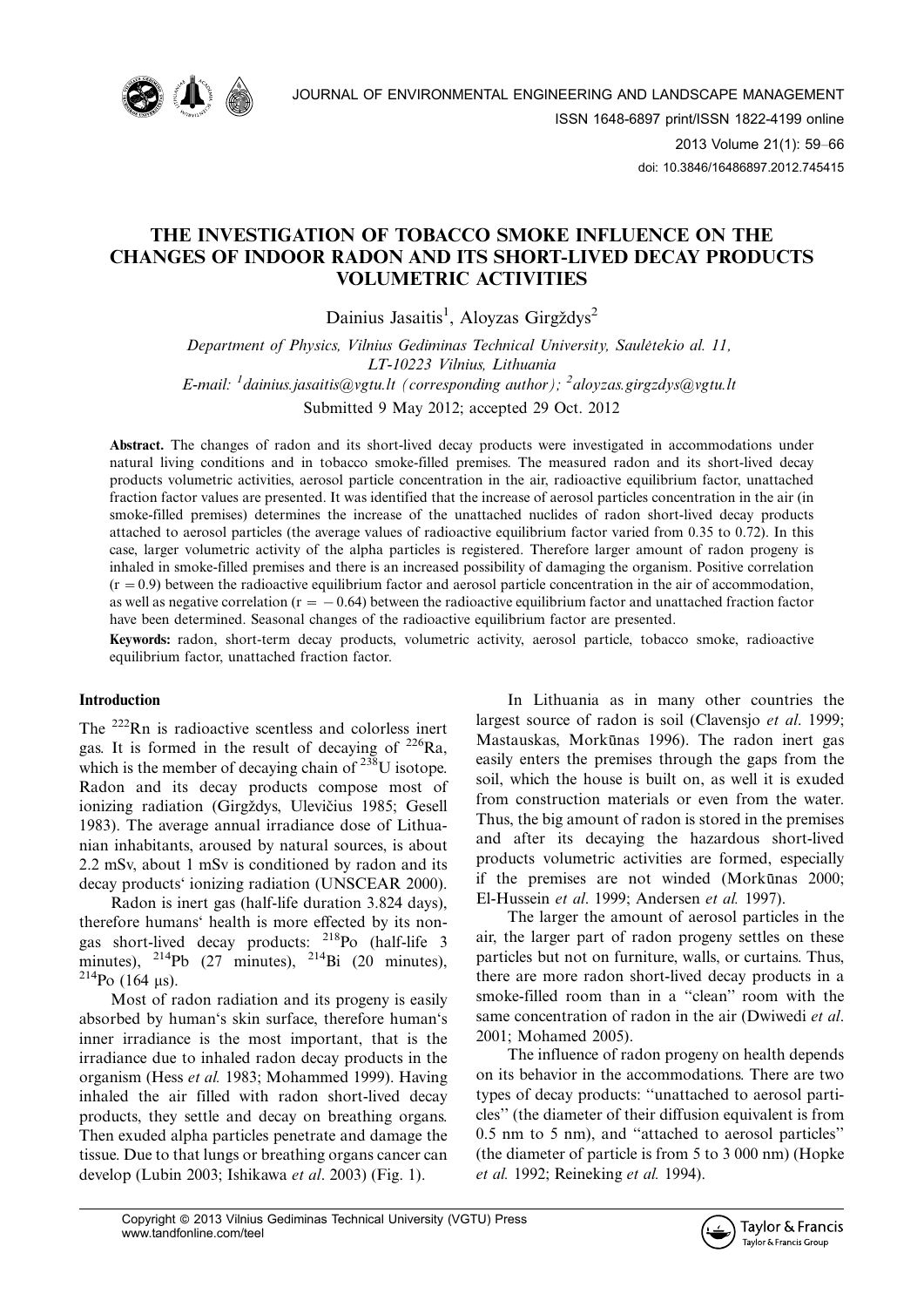

Fig. 1. The influence of radon short-lived decay products on human's organism

The nuclides of attached and unattached to aerosol particles are not separated while carrying different research on radon progeny out. It is important to evaluate the amount of attached and free nuclides in premises because due to different diffusion of molecules the short-lived decay products settle in different places of the airway and in different amounts (Castren et al. 1985; Swedjemark 1990).

It is proven by research that smoking strengthens the negative effect of radon. A smoker, who is together with a non-smoker in premises with the same amount of radon, risks to get a cancer even more than a nonsmoker because radon progeny settle on tiny particles of tobacco smoke (i.e. aerosol), and newly appeared particles affect the airways much more. Though general effect of smoking and radon is still under investigation, there are some data showing that if the amount of radon in the premises increases 4 times, the possibility for a smoker to get lungs cancer is about 9 times higher than for a non-smoker (Radiation Protection Centre newsletter 2008).

The concentration of radon progeny and their location in the environment depend on the ''behavior'' of the first radon decay product  $^{218}$ Po (Ho et al. 1982; Leung et al. 1998). This "behavior" is conditioned by such processes as cluster formation, neutralization of electric charge, attachment to the aerosol particles, and deposition on the surfaces. The electric charge of particles with 218Po nuclides has a big impact on these processes and on the spectrum of radon short-lived decay products bearers (i.e. aerosol particles) (Porstendorfer 1994).

About  $90\%$  of  $^{218}$ Po ions appeared after the decay of radon are positively charged. Part of <sup>218</sup>Po ions is neutralized; therefore another part of ions is neutral. <sup>218</sup>Po attaches to the aerosol particles, which are always in the air in natural environment, or clusters. Some of <sup>218</sup>Po ions, attached to clusters or aerosol particles, deposit on the surface. These processes of attachment to aerosol particles and surfaces depend on clusters and aerosol diffusions, and electric charges (Porstendorfer et al. 2005; Li, Hopke 1992).

The amount ratio of radon to its decay products is defined by radioactive equilibrium factor, usually named as F factor (Mohamed 2005; Baixeras et al. 1999):

$$
F = \frac{(0, 105C_1 + 0, 516C_2 + 0, 379C_3)}{C_0},
$$
 (1)

where  $C_0$  is radon volumetric activity;  $C_1$ ,  $C_2$ ,  $C_3$  are  $^{218}P_0$ ,  $^{214}P_0$  and  $^{214}Bi/^{214}P_0$  volumetric activities in the air (Bq·m<sup>-3</sup>).

This factor shows radioactive balance between radon and its progeny. The radioactive equilibrium factor depends mostly on winding intensity and concentration of aerosol particles in the air (Clavensjo, Akerblom 1994; Ramola et al. 2003).

Radioactive equilibrium factor is used as a factor to proceed from radon volumetric activity to its decay products volumetric activity in the premises, or vice versa. Radioactive equilibrium factor makes it possible to calculate the conditional effecting dose of radon in the premises (Baeza et al. 2003).

Another important parameter, which characterizes radon progeny indoors, is unattached fraction factor, which shows which part of radon decay products is not settled on aerosol particles in accommodations (Yu et al. 1996):

$$
f_i = \frac{C_{eq}^i}{C_i},\tag{2}
$$

where  $C_{eq}^{i}$  is balanced equal activity.  $C_{i}$  is volumetric activity of itch radon decay product unattached nuclides.

Equivalent equilibrium concentration is expressed (Mohamed 2005; Yu et al. 1996):

$$
C_{eq} = 0.105C_1 + 0.516C_2 + 0.379C_3,\tag{3}
$$

where  $C_1$ ,  $C_2$ ,  $C_3$  are radon short - term decay products  $(^{218}Po, ^{214}Pb, ^{214}Bi)$  volumetric activities in the air.

The aim of this work is to investigate the influence of tobacco smoke on changes of indoor radon and its short-lived decay products volumetric activities, evaluate the dependence of unattached fraction factor and radioactive equilibrium factor on concentration of aerosol particles in the air.

#### 1. Materials and methods

Measurements were carried out applying invented equipment and method for constant measurements of radon short-lived decay products volumetric activities in the air (Jasaitis, Girgždys 2007).

The measuring equipment consists of optical aerosol particles counter, filtration device with a radiometer and air volume meter with a pump (Fig. 2).

The metal frame of filtration device has inlet and outlet. Inlet is used for air suction. A pump is attached to the outlet. The diameter of the air inlet is 20 mm.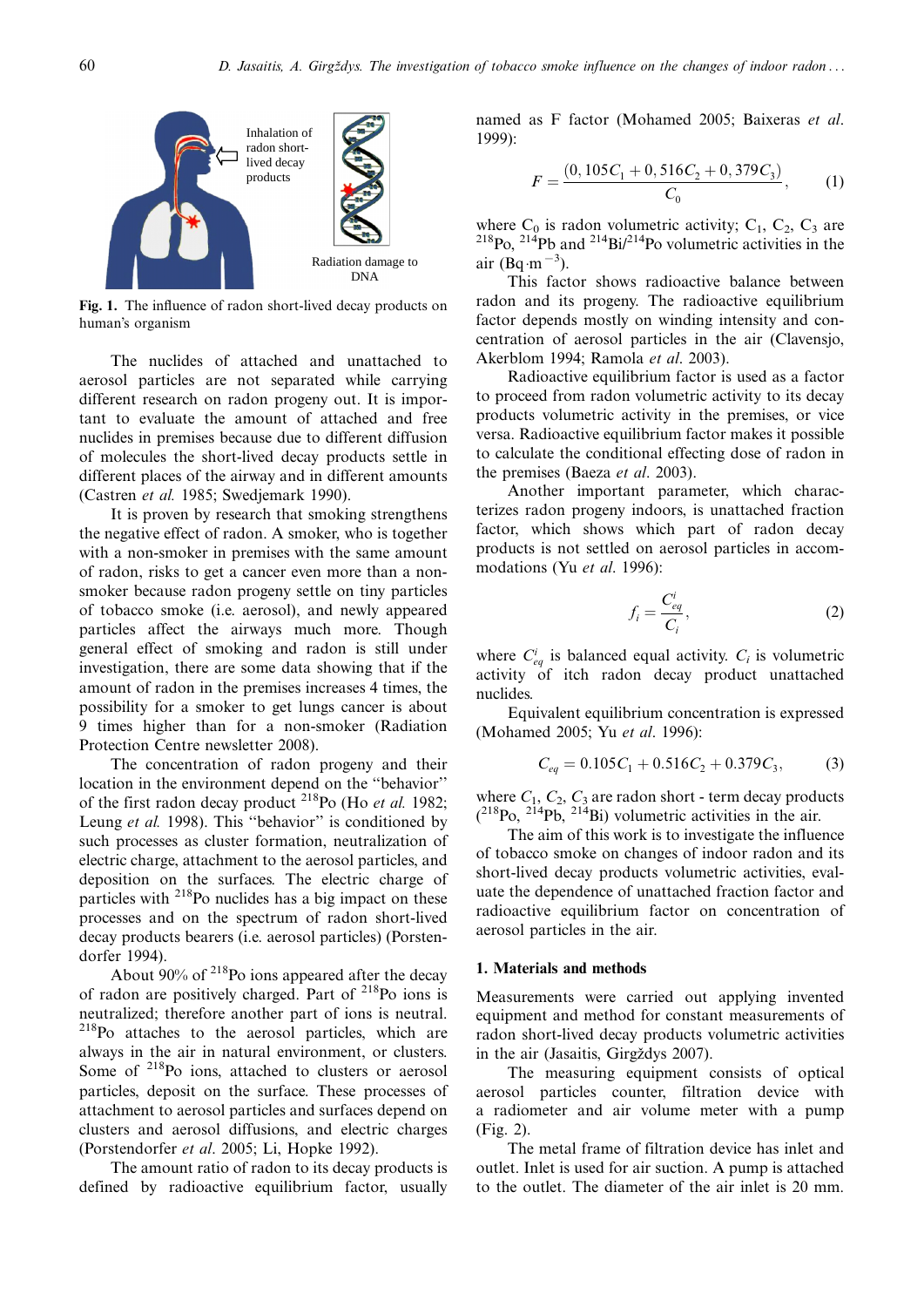

Fig. 2. Measurement scheme:  $1$  – computer;  $2$  – filtration device;  $3$  – air volume meter;  $4$  – air pump;  $5$  – stopwatches;  $6$  – optical aerosol particle counter; 7- multifunctional data logger

The air suction rate is 40 l/min. and it is controlled by air flow meter. The air in the device frame changes within 25 seconds. The 800 W powered air pump sucks the air through filter band ''Fiberglaz'' which diameter is 50 mm. The air is sucked through the part of filter band which is between a suction channel and a radiometer. The band is stopped during the measurement period.

When the measurement is over, the band is overwound so that the ''clean'' (i.e. without radon progenies) part of the filter appears above the radiometer and the air suction channel of the pump. The radiation of the particles, settled on the filter, is measured with the radiometer GM-45.

The radiometer GM-45 is small, light and extremely sensitive detector of the ionizing radiation. It contains a Geiger - Müller counter, which is sensitive to alpha, beta and gamma radiation (alpha above 3 MeV, beta above 50 keV, gamma above 7 keV). The diameter of isinglass is 42 mm. The RAD (Radiation Acquisition and Display) programme is included in this device. The usage of RAD programme enabled data to be stored and transferred into MS Excel programme, where they could be processed. During the measurement data were automatically recorded and saved.

The radiometer is fixed so that the filter band through which the air is sucked moves beside the radiometer measurement window (Fig. 3).

Electronic stopwatches TS-ED1 are set, and the time of suction and when the filter band is turned are programmed. Having set the hours when the measurements are automatically carried out, the device can operate permanently.

The concentration of particles attached to aerosol and ''free'' nuclides of radon progeny and their small clusters in the air are assessed by plugging in and then unplugging the collector of ''free'' nuclides and clusters to the entrance of the air flow in the control device. This collector is made of 10 layers of a wire (the diameter is 0.2 mm) net bundle. The net bundle is connected to soil so that the charged nuclides can deposit on the surface of the wire more efficiently. Free positively charged nuclides of 218Po and other shortlived decay products and small clusters deposit on the surface of the net wire due to high mobility. The nuclides attached to aerosol particles pass the net bundle; they are collected by the filter band "Fiberglaz" where after the radioactive decay they are registered with the radiometer.

The aerosol particle concentration is measured with an optical aerosol particle counter AZ-5. The aerosol counter measures the light scatter of separate



Fig. 3. Filtration device:  $1 -$  radiometer;  $2 -$  filter band;  $3$ filter band speed regulator;  $4 - air$  flow pumped from outside;  $5 - air$  flow pumped by pump;  $6 - data$  sent to the computer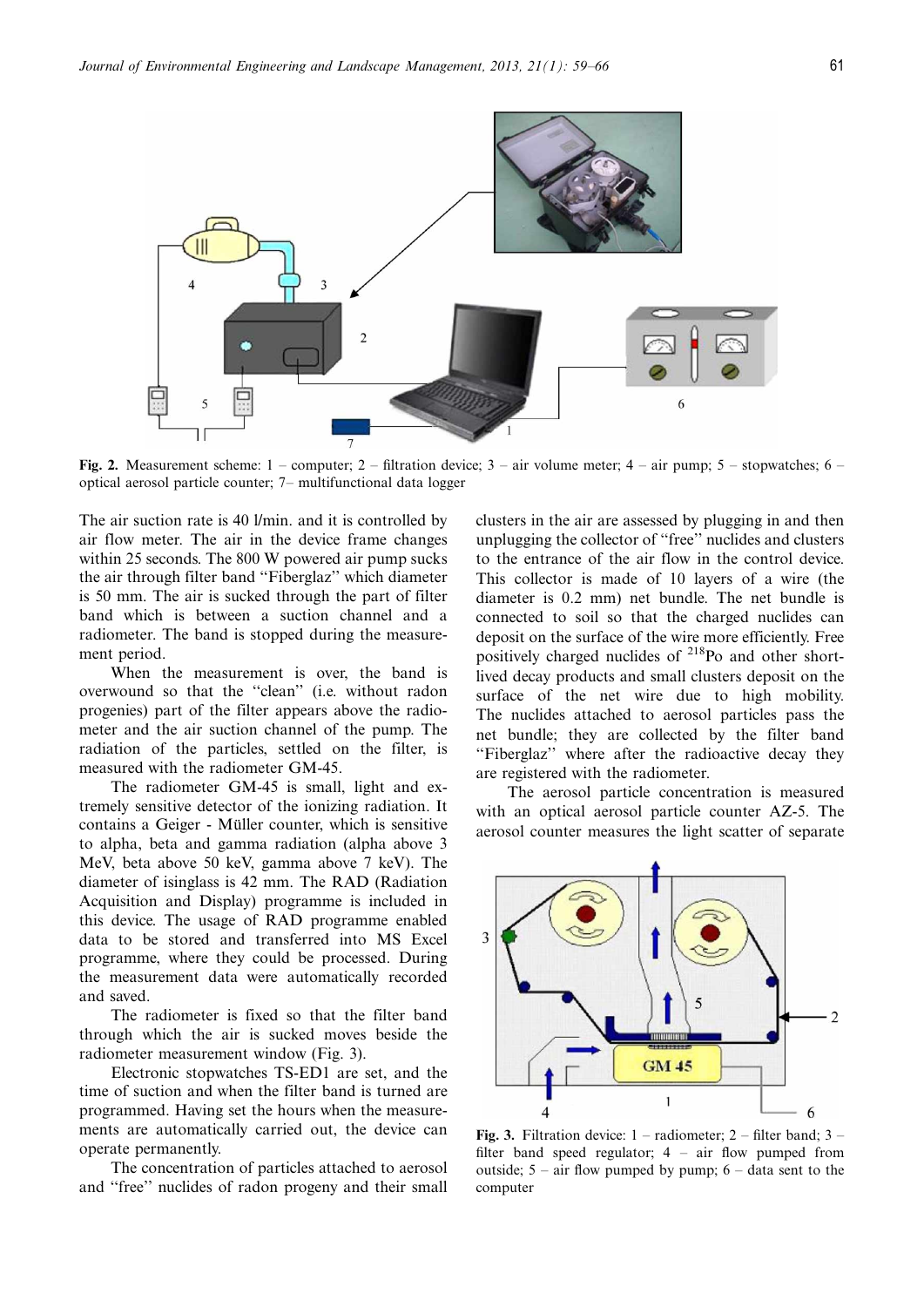aerosol particles and can rate aerosol particles sized from 0.4 to 10  $\mu$ m.

The aerosol counter AZ-5 consists of an optical sensor, a pump and an electrical part. The optical sensor creates an electric pulse for each particle. The amplitude depends on the size of particles. The pump sucks the air through the measuring zone of the optical sensor (capacity 1.2 l/min). AZ-5 can measure the concentration of aerosol particles in the air from 0 to  $310^6$  particles per liter. Possible systematic bias is  $± 20%$ .

In this measuring method the aerosol particle counter is connected to the computer, to which data are sent and recorded. With the help of a data logger ADC-16 the data of continuous measurements are accumulated in the computer. The concentration of aerosol particles and its alterations are constantly controlled.

The bias of radon short-lived decay products measuring method was evaluated. It depends on the efficiency changes of the filter band, the speed of air flow through it, exposition time, and the concentration of progeny in the air. The established bias was not higher than  $6\%$ .

#### 2. The Results of Measurement

The research was carried out in the rooms of an individual house under natural living conditions and having increased the concentration of aerosol particles in the air, i.e. after having smoked in the room.

The average radon short-lived decay products volumetric activities were measured under natural living conditions on all the floors. The results of the measurements are presented in Fig. 4.

Considering the measurement results in the cellar, on the ground and first floors, it can be stated that the main source of radon progeny in the investigated house is the soil under the house, as it is usual in Lithuania and other countries (Clavensjo et al. 1999), which conditions the highest level of radon and its decay



Fig. 4. Average radon short-lived decay products volumetric activities on different floors of the house

products volumetric activities in the cellars or on the ground floors (if there is no cellar).

Further measurements were carried out on the ground floor of the house. It was chosen because inhabitants of the house usually spend most of their time there, and the first floor is used for bedrooms. The volumetric activity of radon progeny in bedrooms is low (Fig. 4), what is more, these premises are usually winded before sleep. The plan of the house is presented in Fig. 5.

Radon volumetric activities  $(C)$ , unattached fraction factor  $(f_{Po})$ , radioactive equilibrium factor  $(F)$  and aerosol particle concentration (N) in the air under natural living conditions were measured in all rooms of the investigated house. The results of measurements are presented in Table 1.

The values of radon volumetric activities altered from 16 to 45 Bq $\cdot$ m<sup>-3</sup>. The statistical bias of the measurement reached up till 15%. It was determined that the average radon volumetric activity on the ground floor of the investigated house was  $34 \pm 4$  Bq·m<sup>-3</sup>. To compare the average volumetric activity of individual houses in Lithuania is about 56 Bq·m<sup>-3</sup> (Clavensjo et al. 1999).

According to valid hygienic norms in Lithuania the volumetric activity of radon should not be higher than 200 Bq·m<sup>-3</sup> in newly built premises, and 400 Bq·m<sup>-3</sup> in already existing premises. As it is seen in Table 1, radon volumetric activities are lower in those premises, which are winded better and which are less hermetic (Fig. 5).

The values of the unattached fraction factor altered from 0.05 to 0.11, calculated average value is  $0.08 \pm 0.02$ . It was determined that the increase of aerosol particles concentration in the air of accommodations conditions the decrease of the unattached fraction factor. Also the inverse dependence between unattached fraction factor and radioactive equilibrium factor was determined.

The values of radioactive equilibrium factor altered from 0.33 to 0.65, calculated average value is  $0.39 \pm 0.03$ . A tight correlation (correlation coefficient  $r = 0.85$ ) between the radioactive equilibrium factor and aerosol particles concentration in the air was



Fig. 5. The plan of the ground floor of the investigated house:  $1$  – anteroom;  $2$  – hall;  $3$  – toilet;  $4$  – kitchen;  $5$  – office room;  $6 -$ living-room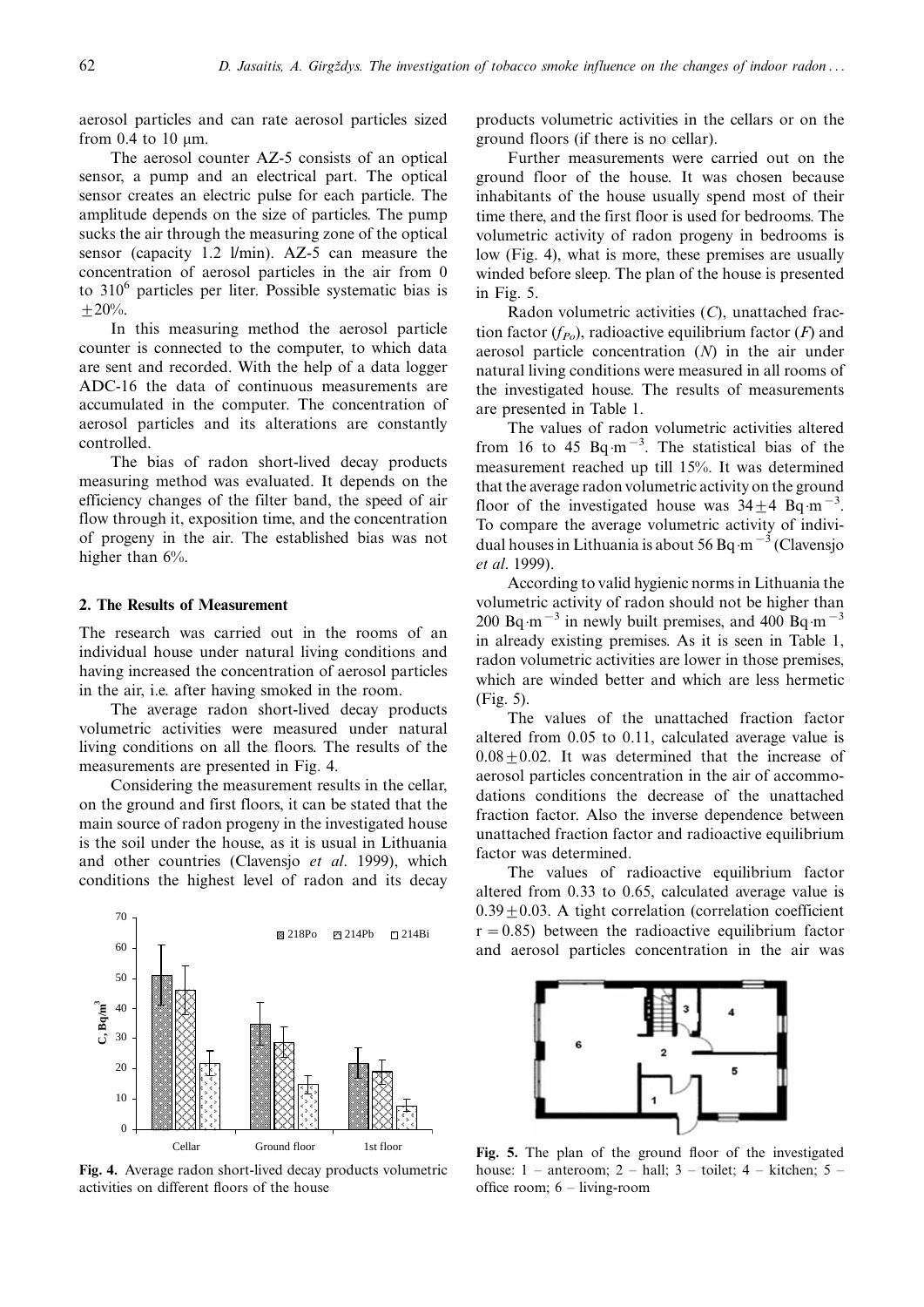Table 1. Measured values of radon volumetric activities (C), unattached fraction factor  $(f_{Po})$ , radioactive equilibrium factor  $(F)$  and aerosol concentration  $(N)$  in the air on the ground floor of the investigated house under natural living conditions

|                | Nr. C, Bq $\cdot$ m <sup>-3</sup> | $f_{Po}$                    | $\overline{F}$              | $N \times 10^3$ , cm <sup>-3</sup> |
|----------------|-----------------------------------|-----------------------------|-----------------------------|------------------------------------|
| $\mathbf{1}$   | $16 + 3$                          | $0.11 + 0.02$ $0.33 + 0.03$ |                             | $1.6 + 0.19$                       |
| 2              | $29 + 4$                          |                             | $0.08 + 0.02$ $0.34 + 0.03$ | $1.9 \pm 0.20$                     |
| $\mathcal{R}$  | $32 + 4$                          | $0.08 + 0.02 + 0.37 + 0.03$ |                             | $2.4 + 0.20$                       |
| $\overline{4}$ | $45 + 6$                          |                             | $0.05 + 0.01$ $0.65 + 0.05$ | $3.4 + 0.24$                       |
| 5              | $40 + 5$                          | $0.07 + 0.02 + 0.37 + 0.03$ |                             | $2.8 \pm 0.22$                     |
| 6              | $42 + 5$                          |                             | $0.07 + 0.02 + 0.38 + 0.03$ | $3.2 \pm 0.22$                     |

determined. The higher aerosol particle concentration, the higher is the radioactive equilibrium factor, as the process of attachment becomes faster than the deposition of unattached particles on the surface.

The average absolute bias of measured aerosol particles concentration in the air reached 8%.

Further research was carried out to investigate what impact the increased concentration of aerosol particles has on indoor radon short-lived decay products alterations.

The measurements were carried out having smoked in the rooms of an individual house.

During the research the temperature in premises and relative humidity was about 21  $\degree$ C and 47%, the average aerosol particles concentration reached  $1.910<sup>3</sup>$  cm<sup>-3</sup>, the average radon volumetric activity was 32 Bq·m<sup> $-3$ </sup>. The speed of winding in the premises was about 0.2  $h^{-1}$ . Having smoked in the premises the aerosol particles concentration had increased till 95.10 $3 \text{ cm}^{-3}$ . The results of measurement are presented in Table 2. Statistical averages of the measurements are presented there. In total 45 measurements were carried out.

Under natural conditions indoors the values of unattached fraction factor varied from 0.05 to 0.20,

Table 2. Aerosol concentration in the air  $(N)$ , unattached fraction factors  $(f_{Po})$  and radioactive equilibrium factors  $(F)$ in smoke-filled and non-smoked premises

|                                    | Under natural<br>conditions | Smoke-filled<br>premises |
|------------------------------------|-----------------------------|--------------------------|
| $N \times 10^3$ , cm <sup>-3</sup> | $1.90 + 0.20$               | $92.5 + 6.5$             |
| F                                  | $0.35 + 0.03$               | $0.72 + 0.06$            |
| $f_{P_0}$                          | $0.09 + 0.02$               | $0.03 + 0.01$            |

and the average value was  $0.09 \pm 0.02$ . The values of radioactive equilibrium factor altered from 0.15 to 0.50, and the average value was  $0.35 \pm 0.03$ .

Usually the indoor aerosol particles concentration is low, therefore only very small amount of radon short-lived decay products attaches to the particles. It means that most of radon progeny appeared after the decay are free (unattached), and they settle on different surfaces. Facts mentioned above condition the radioactive disbalance between radon and its short-lived decay products. As it was mentioned before with the increase of aerosol particles concentration the radioactive equilibrium factor increases too.

Having smoked in the accommodation the aerosol particles concentration in the air has increased, which conditioned the increase of average value of radioactive equilibrium factor till  $0.72 \pm 0.06$  and the increase of average value of unattached fraction factor till  $0.03 + 0.01$ .

Figure 6 shows a typical example of changes of radioactive equilibrium factor and unattached fraction factor during day and night period, where the concentration of indoor aerosol particles is changing under natural conditions and in smokefilled premises.

It was noticed that with the increase of aerosol particles concentration in the air the unattached fraction factor was decreasing  $-$  the values of factors were only reaching  $0.03-0.05$ . At the same time the



Fig. 6. Changes of unattached fraction factor and radioactive equilibrium factor when the concentration of aerosol particles in the air alters due to the smoke in the premises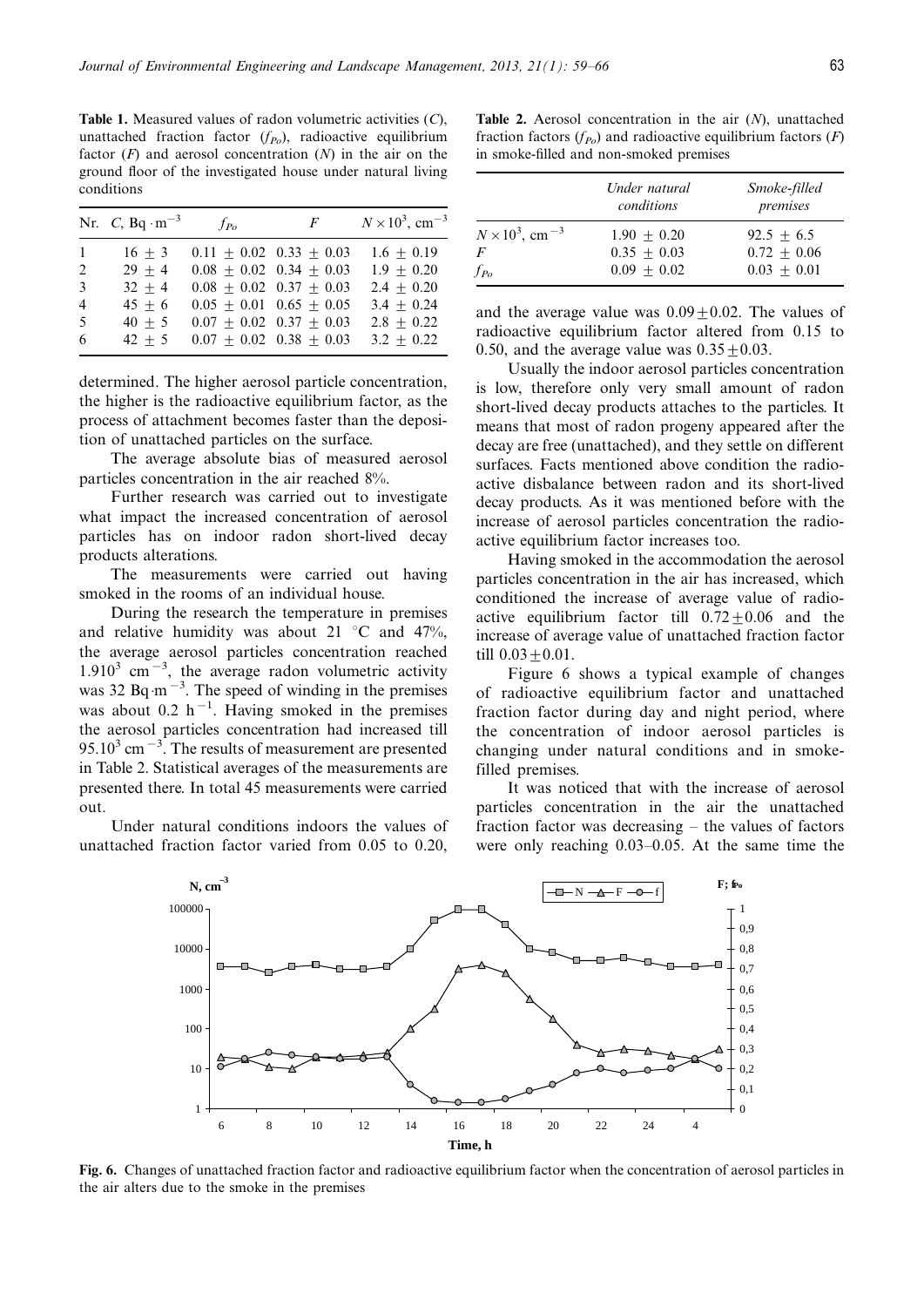

Fig. 7. Repeated frequency of indoor radioactive equilibrium factor

radioactive equilibrium factor was increasing, its values reached  $0.6-0.7$ , and in some cases even about  $0.8 - 0.9.$ 

As it is seen in figure 6, there is an inverse dependence between radioactive equilibrium factor and unattached fraction factor. The negative correlation between the unattached fraction factor and the radioactive equilibrium factor was obtained, which can be expressed as  $f = 0.06 \cdot F^{-0.64}$ . Such dependence was also determined during other measurements (Politova, Jasaitis 2010). What is more, a clear correlation between radioactive equilibrium factor and indoor aerosol particles concentration was determined, the correlation coefficient  $r = 0.9$ .

Figure 7 presents the repeated frequency of calculated radioactive equilibrium factors in different investigated accommodations.

Usual repeated value of radioactive equilibrium factor is  $0.3-0.4$ .

The seasonal average values of the radioactive equilibrium factor in the premises are presented in Figure 8.

It was determined that the seasonal values of the radioactive equilibrium factor in the investigated house varied from  $0.43$  to  $0.52$  (Jasaitis, Girgždys 2011).

Figure 8 shows, that the values of radioactive equilibrium factor are the highest in winter and the lowest in summer. In winter the accommodations are



Fig. 8. Seasonal variations of radioactive equilibrium factor in the investigated accommodations

less winded and the house is more hermetic than during other seasons. This allows radon and its progeny to accumulate. Therefore the radioactive equilibrium factor between radon and its progeny increases. In summer accommodations are well ventilated and this lowers the radioactive equilibrium factor between radon and its progeny (Porstendorfer *et al.*) 1994).

The obtained measurement values of radioactive equilibrium factor are similar to the values calculated in other European countries. The received values are similar to the measurements in Holland and Germany (Cavallo 2000; Kreuzer et al. 2003). It is noticed that the radioactive equilibrium factor is higher in cold countries than in tropical countries. However, having in mind a wide range of radioactive equilibrium factor variations in different places, it is recommended to calculate it separately for specific regions.

#### **Conclusions**

1. The measured average radon volumetric activity in the investigated house was  $34 \pm 4$  Bq·m<sup>-3</sup>. It is lower than average volumetric activity in individual houses in Lithuania (about 56 Bq·m<sup>-3</sup>). It was determined that radon volumetric activities were lower in better winded, less hermetic accommodations of the investigated house.

2. Considering the results of volumetric activities measurements in the cellar, on the ground and first floors of the house, it has been determined that the main source of radon progeny in the investigated house is the soil under the house.

3. Under natural conditions the average values of unattached fraction factor and aerosol particles concentration were  $0.09 \pm 0.02$  and  $(1.90 \pm 0.20) \cdot 10^3$  cm<sup>-3</sup>. In smoked premises respectively  $-0.03 \pm 0.01$  and  $(92.5 \pm 6.5) \cdot 10^3$  cm<sup>-3</sup>. Having increased aerosol particles concentration, the amount of attached free nuclides of radon short – lived decay products to the aerosol particles increases, therefore higher volumetric activity of alpha particles is registered.

4. The average value of measured radioactive equilibrium factor under natural conditions was  $0.35 + 0.03$ , at the same time the value in smoked premises often reached  $0.7-0.8$ , therefore there is a higher possibility to inhale radon progeny and damage organism in the smoked premises.

5. It was determined that with the increase of indoor aerosol particles concentration unattached fraction factor decreased. What is more, the invert dependence between unattached fraction factor and radioactive equilibrium factor was determined.

6. Clear positive correlation between the radioactive equilibrium factor and aerosol particles concentration in the premises was determined, correlation coefficient  $r = 0.9$ . Correlation between radioactive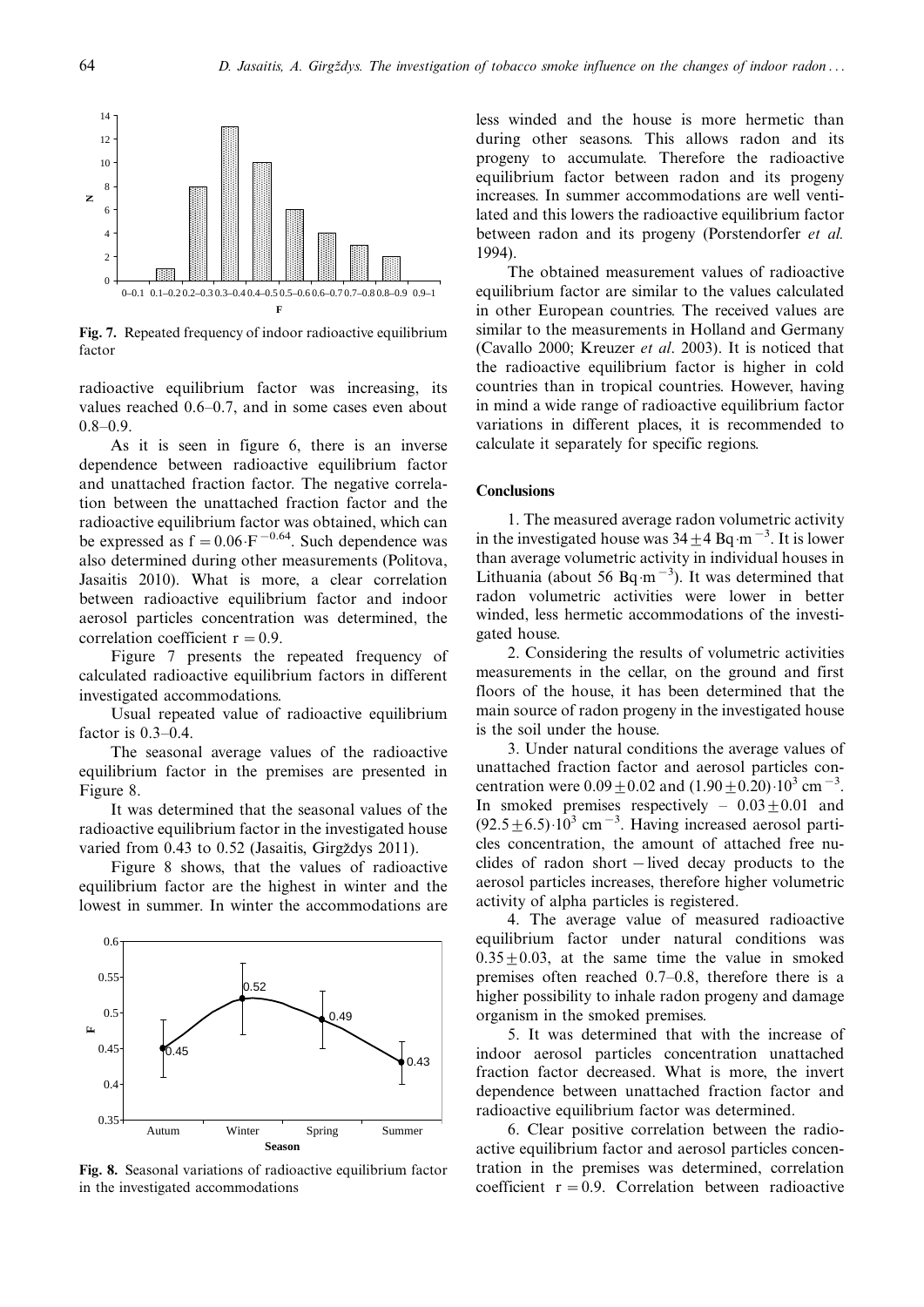equilibrium factor and unattached fraction factor was negative.

7. The most frequently repeated value of the radioactive equilibrium factor is  $0.3-0.4$ . It has been determined that radioactive equilibrium factor is lower in summer than in other seasons. Such seasonal change of the radioactive equilibrium factor due to better ventilated accommodations during warm season.

### **References**

- Andersen, C.; Bergsoe, N. C.; Majborn, B.; Ulbak, K. 1997. Radon and ventilation in newer Danish single  $-$  family houses, *Indoor Air* 7(4):  $167-185$ . <http://dx.doi.org/10.1111/j.1600-0668.1997.00007.x>
- Baeza, A.; Navarro, E.; Roldan, C.; Ferrero, J. L.; Juanes, D.; Corbacho, J. A.; Guillen, F. J. 2003. Indoor radon levels in buildings in the Autonomous Community of Extremadura (Spain), Radiation Protection Dosimetry 103(3):  $263 - 268.$

<http://dx.doi.org/10.1093/oxfordjournals.rpd.a006142>

Baixeras, C.; Amgarou, K.; Font, L.; Domingo, C. 1999. Long-term radon levels and equilibrium factor in some Spanish workplaces measured with a passive integrating detector, Radiation Protection Dosimetry 85(1-4): 233-236.

<http://dx.doi.org/10.1093/oxfordjournals.rpd.a032841>

- Cavallo, A. 2000. The radon equilibrium factor and comparative dosimetry in homes and mines, Radiation Protection Dosimetry 92(4): 295-298. <http://dx.doi.org/10.1093/oxfordjournals.rpd.a033295>
- Castren, O.; Voutilainen, A.; Winqvist, K. 1985. Studies of high indoor radon areas in Finland, Science Total Environment 45: 311-318. [http://dx.doi.org/10.1016/0048-9697\(85\)90232-3](http://dx.doi.org/10.1016/0048-9697(85)90232-3)
- Clavensjo, B.; Akerblom, G. 1994. The radon book. Measures against radon. The Swedish Council for Building Re-

search. Stockholm. 129 p.

- Clavensjo, B.; Akerblom, G.; Morkunas, G. 1999. Radonas patalpose. Jo kiekio mazinimo būdai [Radon indoors. Its reduction techniques]. Vilnius: Litima. 126 p.
- Dwiwedi, K. K.; Mishra, R.; Tripathy, S. P.; Kulshreshtha, A.; Sinha, D.; Srivastava, A.; Deka, P.; Bhattacharjee, B.; Ramachandran, T. V.; Nambi, K. S. V. 2001. Simultaneous determination of radon, thoron and their progeny in dwellings, *Radiation Measurements*  $33(1)$ :  $7-11$ . [http://dx.doi.org/10.1016/S1350-4487\(00\)00131-1](http://dx.doi.org/10.1016/S1350-4487(00)00131-1)
- El-Hussein, A.; Mohhamed, A.; Ahmed, A. 1999. Radon exhalation and ultrafine fraktion of radon progeny in closed room air, Atmospheric Environment 33(2): 183 190.

[http://dx.doi.org/10.1016/S1352-2310\(98\)00146-0](http://dx.doi.org/10.1016/S1352-2310(98)00146-0)

Gesell, T. F. 1983. Background atmospheric <sup>222</sup>Rn concentrations outdoors and indoors: a review, Health Physics 45(2): 289-302.

<http://dx.doi.org/10.1097/00004032-198308000-00002>

Girgždys, A.; Ulevičius, V. 1985. The concentration of radon and its short-term decay products in the air, Atmospheric Environment 985: 28-33.

- Hess, C. T.; Weiffenback, C. V.; Norton, S. A. 1983. Environmental radon and cancer correlations in Maine, Health Physics 45(2): 339-348. <http://dx.doi.org/10.1097/00004032-198308000-00006>
- Ho, W. L.; Hopke, P. K.; Stukel, J. J. 1982. The attachment of RaA  $(^{218}Po)$  to monodisperse aerosol, Atmospheric Environment 16(4): 825-836. [http://dx.doi.org/10.1016/0004-6981\(82\)90401-2](http://dx.doi.org/10.1016/0004-6981(82)90401-2)
- Hopke, P. K.; Wasiolek, P.; Montassier, N.; Cavallo, A.; Gadsby, K.; Socolow, R. 1992. Measurement of activityweighted size distributions of radon decay products in a normally occupied home, Radiation Protection Dosimetry  $45(1)$ : 329-331.
- Ishikawa, T.; Yamada, Y.; Fukutsu, K.; Tokonami, S. 2003. Deposition and clearance for radon progeny in the human respiratory tract, Radiation Protection Dosimetry  $105(1-4): 143-148.$

<http://dx.doi.org/10.1093/oxfordjournals.rpd.a006210>

- Jasaitis, D.; Girgždys, A. 2007. Hourly measurement method for radon progeny volumetric activity in air, Journal of Environmental Engineering and Landscape Management  $15(3)$ :  $158-165$ .
- Jasaitis, D.; Girgždys, A. 2011. Influence of aerosol particle concentration on volumetric activities of indoor radon progeny, Lithuanian Journal of Physics 51(2): 155-161.
- Kreuzer, M.; Heinrich, J.; Wölke, G.; Rosario, A.; Gerken, M.; Wellmann, J.; Keller, G.; Kreienbrock, L.; Wichmann, H. 2003. Residential radon and risk of lung cancer in Eastern Germany, Epidemiology 14(5): 559-568. <http://dx.doi.org/10.1097/01.ede.0000071410.26053.c4>
- Li, C. S.; Hopke, E. K. 1992. Air filtration and radon decay product mitigation, *Indoor Air*  $2(2)$ : 84–100. <http://dx.doi.org/10.1111/j.1600-0668.1992.03-22.x>
- Leung, J. K. C.; Tso, M. Y. W.; Ho, C. V. 1998. Behavior of <sup>222</sup>Rn and its progeny in high-rise building, *Health* Physics 75(3): 303-312. <http://dx.doi.org/10.1097/00004032-199809000-00010>
- Lubin, J. H. 2003. Studies of radon and lung cancer in North America and China, Radiation Protection Dosimetry 104(4): 315-319. <http://dx.doi.org/10.1093/oxfordjournals.rpd.a006194>
- Mastauskas, A.; Morkūnas, G. 1996. Problem of indoor radon in Lithuania, Health Physic 70(6): 581.
- Mohammed, A. 1999. Activity size distributions of shortlived radon progeny in indoor air, Radiation Protection Dosimetry 86(2): 139-145. <http://dx.doi.org/10.1093/oxfordjournals.rpd.a032933>
- Mohamed, A. 2005. Study on radon and radon progeny in some living rooms, Radiation Protection Dosimetry  $105(4): 143-148.$
- Morkūnas, G. 2000. Assessment of effective dose caused by radon in detached houses: PhD thesis. 89 p.
- Politova, D.; Jasaitis, D. 2010. The influence of aerosol concentration on changes of volumetric activities of indoor radon short-term decay products, Science Future of Lithuania: Environment Protect Engineering  $2(5): 81-86.$
- Porstendorfer, J. 1994. Properties and behaviour of radon and thoron and their decay products in the air, Journal of